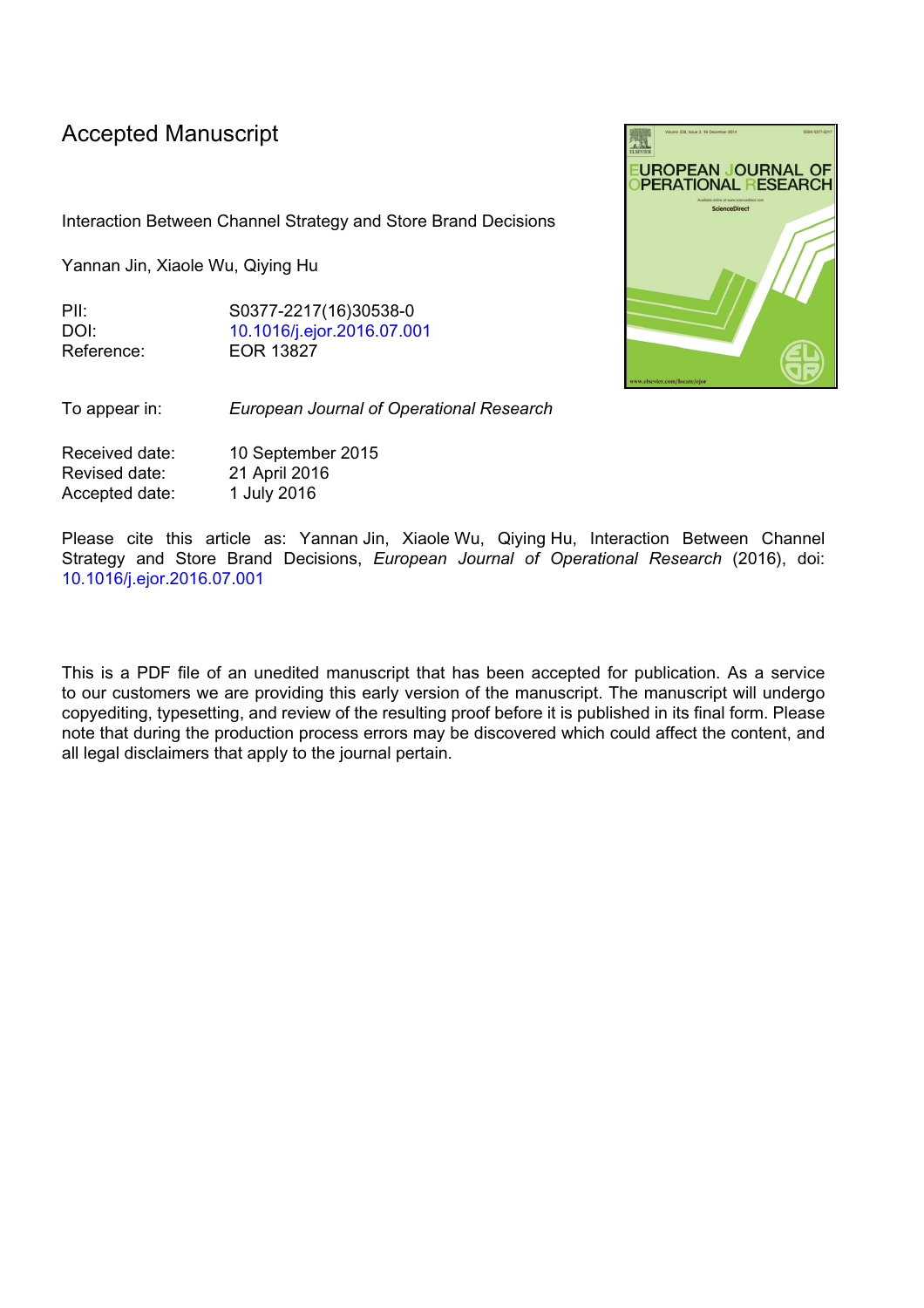## Highlights

- We consider two price schemes depending on manufacturer's pricing flexibility.
- The firms' strategic interactions diller significantly under the two prices<br>whenever tetaller may introduce a starre brand as store brand becomes unique<br>competitive.<br>Realting may even decrease the price of the increasing • The firms' strategic interactions differ significantly under the two price schemes.
	- Fewer retailer may introduce a store brand as store brand becomes more competitive.
	- Retailer may even decrease the price of the increasingly competitive store brand.
	- Manufacturer's pricing flexibility never brings more profit for it.

1